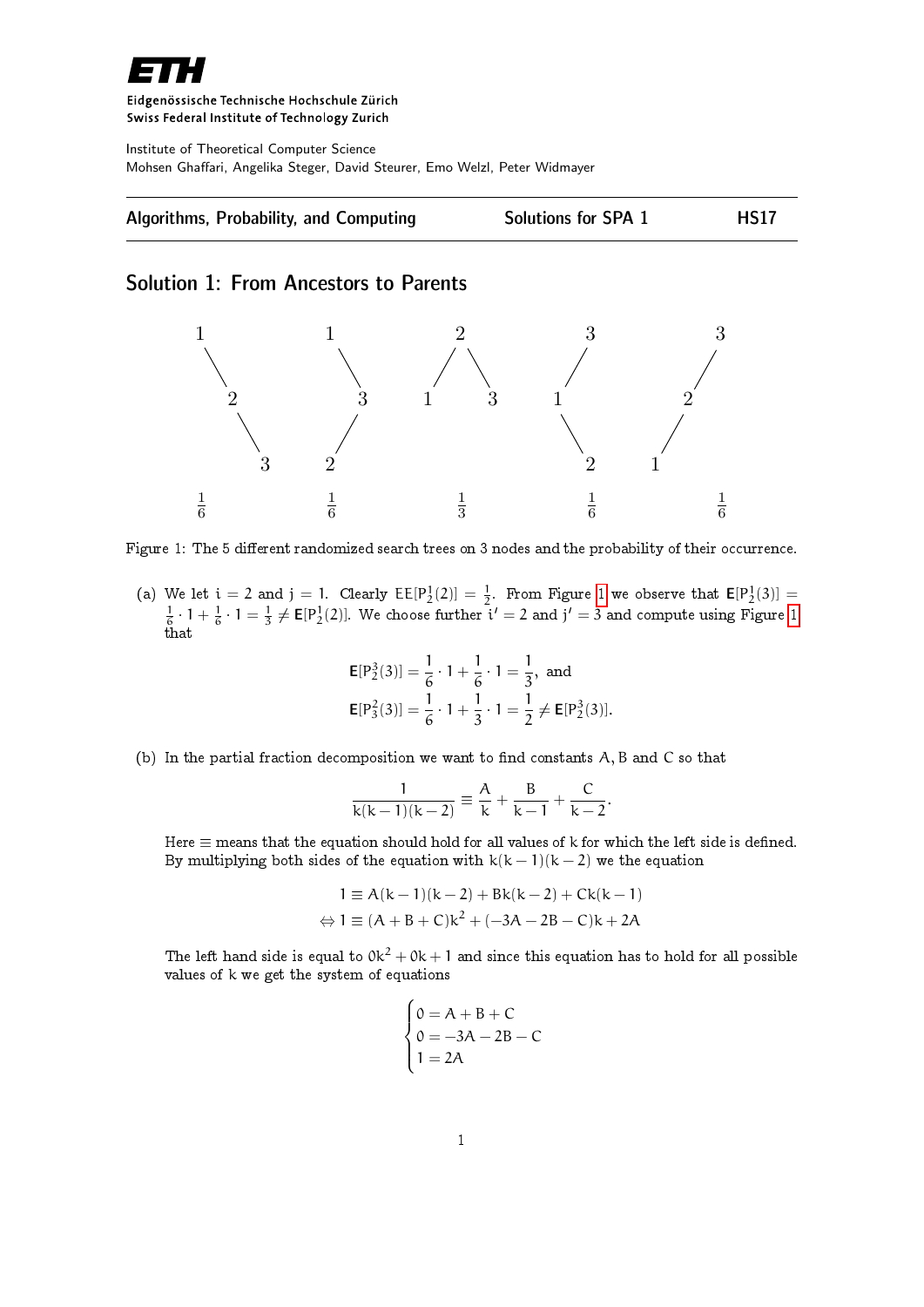which has the solution  $(A, B, C) = (\frac{1}{2}, -1, \frac{1}{2})$ . We can now compute the sum. For convenience define the harmonic number  ${\sf H}_0 \vcentcolon= 0$ . Then we get that

$$
\sum_{k=i}^{n} \frac{1}{k(k-1)(k-2)} = \sum_{k=i}^{n} \left( \frac{1}{2} \cdot \frac{1}{k} - \frac{1}{k-1} + \frac{1}{2} \cdot \frac{1}{k-2} \right)
$$
  
=  $\frac{1}{2} (H_n - H_{i-1}) - (H_{n-1} - H_{i-2}) + \frac{1}{2} (H_{n-2} - H_{i-3})$   
=  $\left( \frac{1}{2} H_n - H_{n-1} + \frac{1}{2} H_{n-2} \right) - \left( \frac{1}{2} H_{i-1} - H_{i-2} + \frac{1}{2} H_{i-3} \right)$   
=  $\frac{1}{2n} - \frac{1}{2(n-1)} - \frac{1}{2(i-1)} + \frac{1}{2(i-2)}$   
=  $\frac{1}{2(i-1)(i-2)} - \frac{1}{2n(n-1)}.$ 

(c) Notice that  $Q_{1,n} = 0$  for every  $n \in \mathbb{N}$ . For  $2 \leq i \leq n$  we compute  $Q_{i,n}$  directly by conditioning on the rank of the root and we get that

$$
Q_{i,n} = \sum_{k=1}^{n} Pr(P_i^1(n) = 1 | rk(root) = k) \cdot Pr(rk(root) = k)
$$
  
=  $\frac{1}{n} \sum_{k=1}^{n} Pr(P_i^1(n) = 1 | rk(root) = k)$   
=  $\frac{1}{n(n-1)} + \frac{1}{n} \sum_{k=2}^{n} Pr(P_i^1(n) = 1 | rk(root) = k)$   
=  $\frac{1}{n(n-1)} + \frac{1}{n} \sum_{k=i+1}^{n} Pr(P_i^1(n) = 1 | rk(root) = k)$   
=  $\frac{1}{n(n-1)} + \frac{1}{n} \sum_{k=i+1}^{n} Q_{i,k-1}$   
=  $\frac{1}{n(n-1)} + \frac{1}{n} \sum_{k=i}^{n-1} Q_{i,k}.$ 

The third equality above holds because in the case that 1 is the root, we have to choose i next and there are  $n - 1$  choices. The fourth equality follows because choosing any of the elements  $\{2,\ldots,i\}$  as the root will either force 1 and i in different subtrees or put i before 1 into the tree and therefore the corresponding probabilities are 0. The last two equalities are just plugging in the definition and renaming the indices.

For  $i=n$  the previous calculations give that  $Q_{n,n}=\frac{1}{n(n-1)}$ . For any  $i$  with  $2\leq i\leq n-1$  we compute in the usual way:

$$
nQ_{i,n} - (n-1)Q_{i,n-1} = \frac{1}{(n-1)} - \frac{1}{(n-2)} + Q_{i,n-1}
$$
  
\n
$$
\Leftrightarrow Q_{i,n} = Q_{i,n-1} - \frac{1}{n(n-1)(n-2)}
$$
  
\n
$$
\Rightarrow Q_{i,n} = Q_{i,i} - \sum_{k=i+1}^{n} \frac{1}{k(k-1)(k-2)} = \frac{1}{i(i-1)} - \sum_{k=i+1}^{n} \frac{1}{k(k-1)(k-2)}.
$$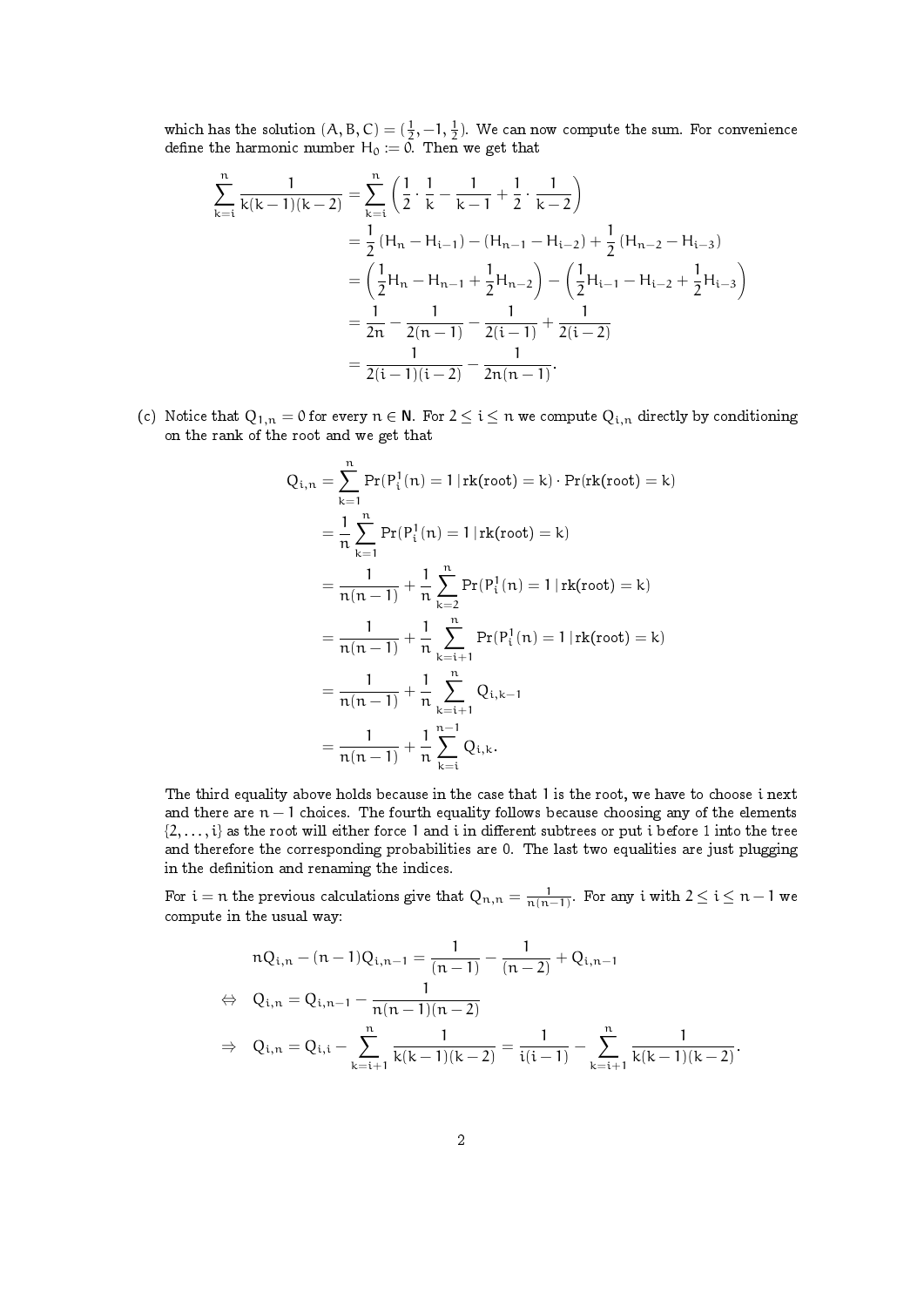Using part (b) we know the value of the sum and we get that

$$
Q_{i,n} = \frac{1}{i(i-1)} - \frac{1}{2i(i-1)} + \frac{1}{2n(n-1)}
$$

$$
= \frac{1}{2i(i-1)} + \frac{1}{2n(n-1)}
$$

All in all we have that

$$
\Pr(P_i^1(n) = 1) = Q_{i,n} = \begin{cases} 0 & \text{if } i = 1 \\ \frac{1}{2i(i-1)} + \frac{1}{2n(n-1)} & \text{if } i \in [n] \setminus \{1\} \end{cases}
$$

.

(d) This question makes sense because node 1 can only have one child. Using part (d) we can compute the probability that node 1 has a child

$$
\Pr(\text{node 1 has a child}) = \sum_{i=2}^{n} Q_{i,n} = \sum_{i=2}^{n} \frac{1}{2i(i-1)} + \sum_{i=2}^{n} \frac{1}{2n(n-1)}
$$

$$
= \frac{1}{2} \sum_{i=2}^{n} \left( \frac{1}{i-1} - \frac{1}{i} \right) + \frac{1}{2n}
$$

$$
= \frac{1}{2} (H_{n-1} - H_n + 1) + \frac{1}{2n}
$$

$$
= \frac{1}{2}.
$$

There is also a simple argument for computing this probability by considering the permutations that lead into node 1 having a child (consider the relative order of 1 and 2). Now we can compute the expectation that was asked for as follows.

$$
\mathbb{E}[\text{Child of 1 | 1 has a child}] = \sum_{i=2}^{n} i \cdot \Pr(P_i^1(n) = 1 | 1 has a child)
$$
  
= 
$$
\sum_{i=2}^{n} i \cdot \frac{\Pr(P_i^1(n) = 1 \land 1 has a child)}{\Pr(1 has a child)}
$$
  
= 
$$
\sum_{i=2}^{n} i \cdot \frac{\Pr(P_i^1(n) = 1)}{\Pr(1 has a child)}
$$
  
= 
$$
2 \sum_{i=2}^{n} \frac{1}{2(i-1)} + 2 \sum_{i=2}^{n} \frac{i}{2n(n-1)}
$$
  
= 
$$
H_{n-1} + \frac{\frac{1}{2}n(n+1) - 1}{n(n-1)}
$$
  
= 
$$
H_{n-1} + \frac{n^2 + n - 2 + n - n}{2n(n-1)}
$$
  
= 
$$
H_{n-1} + \frac{2(n-1) + n(n-1)}{2n(n-1)}
$$
  
= 
$$
H_n + \frac{1}{2}.
$$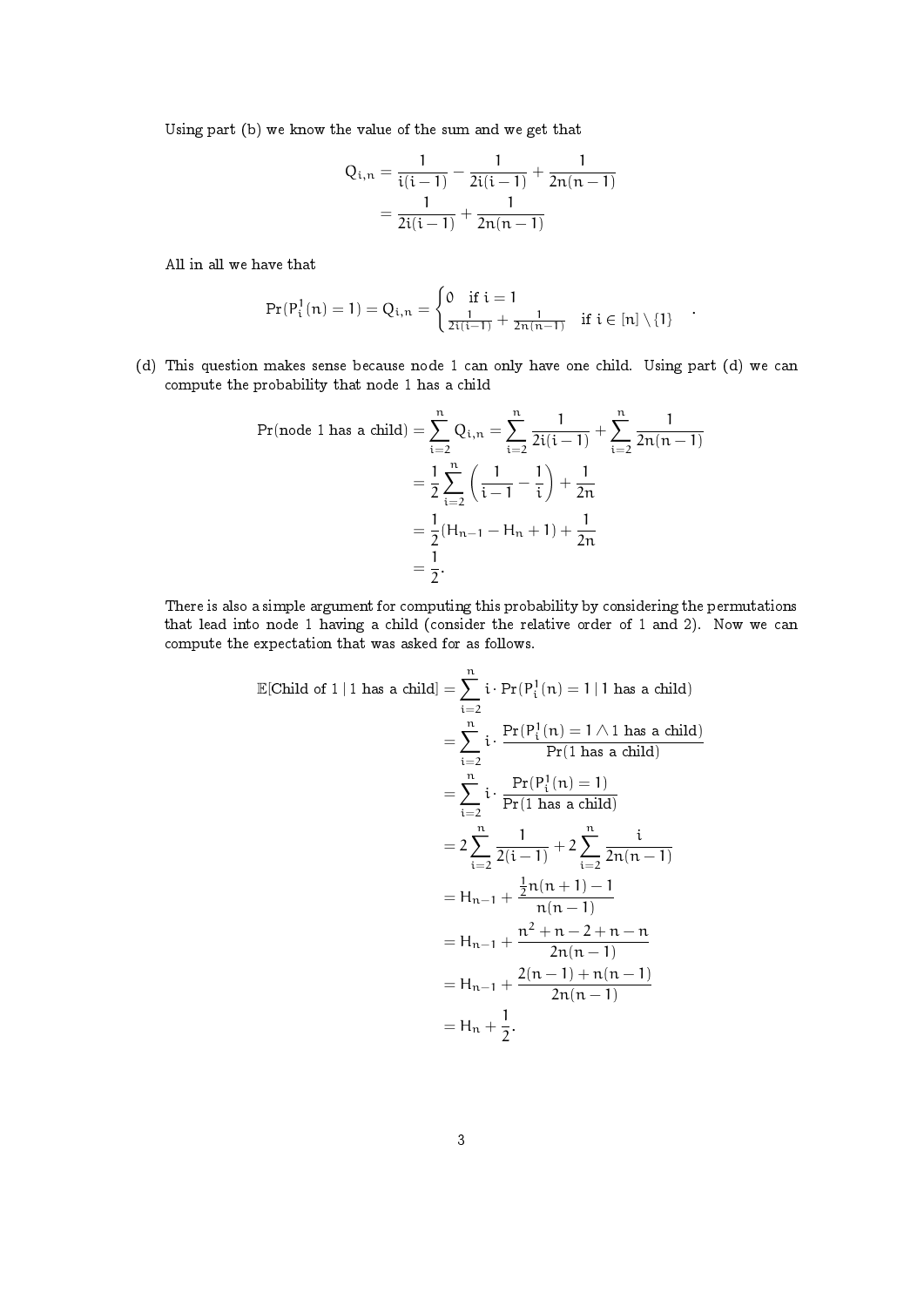## Solution 2: Sample and Factor

- <span id="page-3-0"></span>(a)  $Pr(j = i) = Pr(c_n = c_{n-1} = ... = c_{i+1} = 0 \text{ and } c_i = 1) = \frac{n-1}{n} \cdot \frac{n-2}{n-1} \cdots \frac{i}{i+1} \cdot \frac{1}{i} = \frac{1}{n}$ .
- <span id="page-3-1"></span>(b) Based on part [\(a\)](#page-3-0) we can interpret the uniform generation of the sequence  $(s_i)_{i=1}^k$  via the biased coins (although in the algorithm the sampling is still really done as in [\(a\)](#page-3-0) and we use the coins only for the analysis). To generate s<sub>1</sub> in step 1 toss the coins  $c_n, c_{n-1}, \ldots$  independently of each other until reaching some j so that  $c_i = H$  and then set  $s_1 = j$ . To generate  $s_2$  we would then (re)toss the coins  $c_j, c_{j-1}, \ldots$  independently of each other and the previous tosses until reaching  $\mathfrak j'$  so that  $\mathfrak c_{\mathfrak j'}=1$  and then set  $\mathfrak s_2=\mathfrak j'.$  It is possible that  $\mathfrak j'=\mathfrak j.$  We continue similarly and stop when reaching k so that  $s_k = 1$ .

Notice now that because in step 2 of the algorithm we only take those  $s_i$ 's that are prime, we only care of the coin tosses  $c_p$  where p is prime. For the product of all the prime  $s_i$ 's to be equal to t, when tossing the coin  $c_p$  we have to get  $\alpha_p$  heads in a row followed by a one tails. Therefore

$$
Pr(r=t)=\prod_{p\leq n}\left(\frac{1}{p}\right)^{\alpha_p}\frac{p-1}{p}=\frac{M_n}{t}
$$

where the product is over all primes at most n.

- (c) Fix some  $t \in [n]$ . The probability that  $r = t$  after step 2 is equal to  $\frac{M_n}{t}$  by part [\(b\).](#page-3-1) Therefore in step 3 the probability that  $r=t$  and that we output  $t$  is  $\frac{M_n}{t}\cdot\frac{t}{n}=\frac{M_n}{n}$  which is independent of t. Therefore the output distribution is uniform. Because the probability is the same and independent for every number the probability that we output some number is  $\mathfrak{n} \cdot \frac{M_\mathfrak{n}}{\mathfrak{n}} = \mathsf{M}_\mathfrak{n}.$
- (d) The expected number of primality tests is the expectation of the random variable

$$
Y:=\sum_{\ell=1}^\infty\sum_{i=1}^n X_{i,\ell}.
$$

(e) In one iteration of the steps 1,2, and 3 we will test the primality of any number  $i \in \{1, \ldots, n\}$ with probability  $\frac{1}{i}$  because we have seen with the coin interpretation that this is the probability that at least one  $s_i$  is equal to i. Let  $(\mathrm{I}_{\ell})_{\ell=1}^{\infty}$  be indicator variables for the event "there is an  $\ell$ 'th iteration through the steps 1,2 and 3" in a run of the algorithm SAMPLEWITHFACTORS(n). The expected number of primality tests is then

$$
E[Y] = E\left[\sum_{\ell=1}^{\infty} \sum_{i=1}^{n} X_{i,\ell}\right]
$$
  
\n
$$
= \sum_{\ell=1}^{\infty} \sum_{i=1}^{n} E[X_{i,\ell}] \quad \text{(Formally we are using the monotone convergence theorem here)}
$$
  
\n
$$
= \sum_{\ell=1}^{\infty} \sum_{i=1}^{n} \Pr(X_{i,\ell} = 1)
$$
  
\n
$$
= \sum_{\ell=1}^{\infty} \sum_{i=1}^{n} \Pr(X_{i,\ell} = 1 | I_{\ell} = 1) \Pr(I_{\ell} = 1) + \Pr(X_{i,\ell} = 1 | I_{\ell} = 0) \Pr(I_{\ell} = 0)
$$
  
\n
$$
= \sum_{\ell=1}^{\infty} \sum_{i=1}^{n} \Pr(X_{i,\ell} = 1 | I_{\ell} = 1) \Pr(I_{\ell} = 1)
$$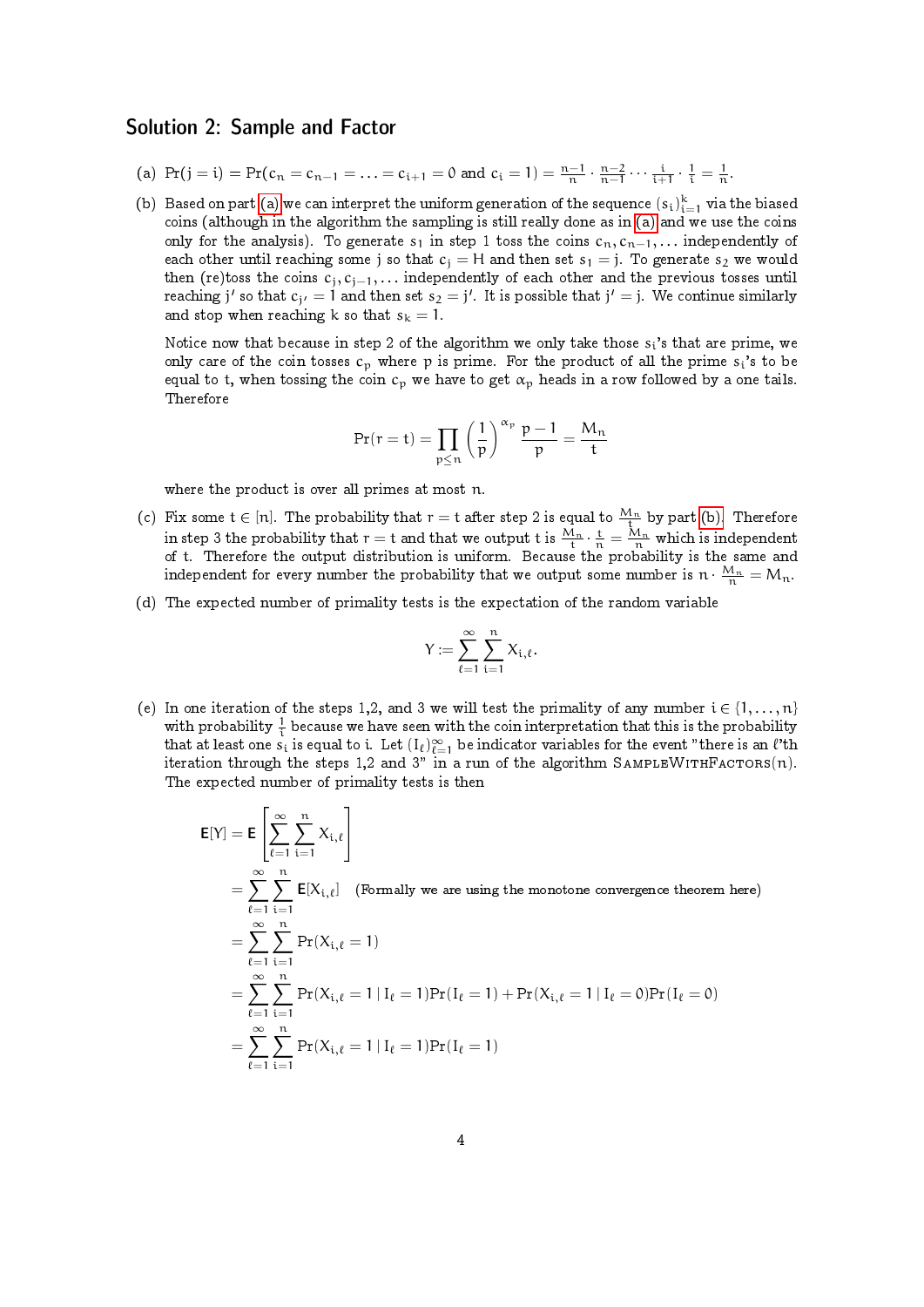$$
= \sum_{\ell=1}^{\infty} \sum_{i=1}^{n} \frac{1}{i} \cdot (1 - M_n)^{\ell-1} = \frac{H_n}{M_n} = \Theta(\log^2 n).
$$

## Solution 3: Intersection patterns of polygons

We will use trapezoidal decomposition to solve the exercise. Let  $E(Q)$  denote the edges in the polygon Q. We start by constructing a trapezoidal decomposition for the edges  $E(Q)$ . In the lecture notes on constructing a trapezoidal decomposition we assumed that the edges are in general position but in  $E(Q)$  there are edges that share endpoints. As we saw in the exercises, with minor tweaks we can use essentially the same randomized incremental construction from Section 2.4 of the lecture notes to construct the trapezoidal decomposition for  $E(Q)$  in expected O(m log m) time.

We can mark for every trapezoid whether it lies inside or outside the polygon Q. To do this orient the edges  $E(Q)$  in counter-clockwise order along the boundary of Q in time  $O(m)$ . Then a trapezoid T is inside Q if the edge  $e \in E(Q)$  that bounds T from above is oriented from right to left. If there is no edge above or if the edge is oriented from left to right, then T is outside. This marking takes linear time in m since the trapezoidal decomposition has size  $O(m)$ . Recall that we can maintain through the incremental construction for every trapezoid T a list of all trapezoids that share a vertical border with T. Let us denote this list by L(T). Because no two vertices share an x-coordinate, this list has actually length at most 2 but we will argue without this additional information.

We are now ready for our algorithm. Because of the general position assumption on the vertices of the polygons, no point of P can be on the boundary of a trapezoid. Consider some point of P, say  $p_1$ . Do a point location in the trapezoidal decomposition to find the trapezoid that contains p<sub>1</sub>. This takes O(log m) time in expectation. Starting from p<sub>1</sub> we walk along ∂P in counterclockwise order and record the sequence of trapezoids that intersect the boundary of P. More concretely, for  $i = 1, \ldots, n$  assume we have already located the trapezoid  $T_i$  that contains  $p_i$  and we want to walk along the edge  $e_i := \{p_i, p_{i+1}\}\$  and record all trapezoids that intersect that edge (we define  $p_{n+1} := p_1$ ). For doing this first check if  $T_i$  also contains  $p_{i+1}$  and if yes, we don't need to check other trapezoids since all trapezoids are convex. If  $T_i$  does not contain  $p_{i+1}$  we first check if the line segment  $\overline{p_i p_{i+1}}$  crosses one of the at most two segments from  $E(Q)$  that bound  $T_i$ . If yes, we stop and output the intersection case (d). If no, we linearly check through the list  $L(T_i)$  and find the unique neighbor of  $T_i$  that is intersected by the line segment  $\overline{p_i p_{i+1}}$ . This takes time comparable to the length of  $L(T_i)$ . We then continue the same process with the newly found trapezoid until reaching the trapezoid that contains  $p_{i+1}$ .

At first it might seem that the above process can have very bad complexity but we claim that it takes time  $O(m+n)$ . The key insight is that during our walk on ∂P we can enter (and exit) any trapezoid T at most 4 times. Indeed, because P is convex, the boundary ∂P can intersect any of the at most 4 segments bounding T at most 2 times. Therefore we search through the neighborhood list of any trapezoid at most a constant number of times (because we made sure to always check first whether the currently processed edge exits the trapezoid). The combined length of all the neighborhood lists is at most 2 times the size of the trapezoidal decomposition which is  $O(m)$ . Therefore the walking takes time  $O(m + n)$ .

If the input is (d) then we indeed detect this at some intersection of the edges in P and Q and the above procedure already outputted the correct answer. Otherwise we get a sequence S of trapezoids intersected by ∂P. Recall that we augmented the trapezoids with the information of whether they are inside or outside Q. Then either (i) all trapezoids in S are outside of Q or (ii) all trapezoids in S are inside of Q since the last option of having both types of trapezoids